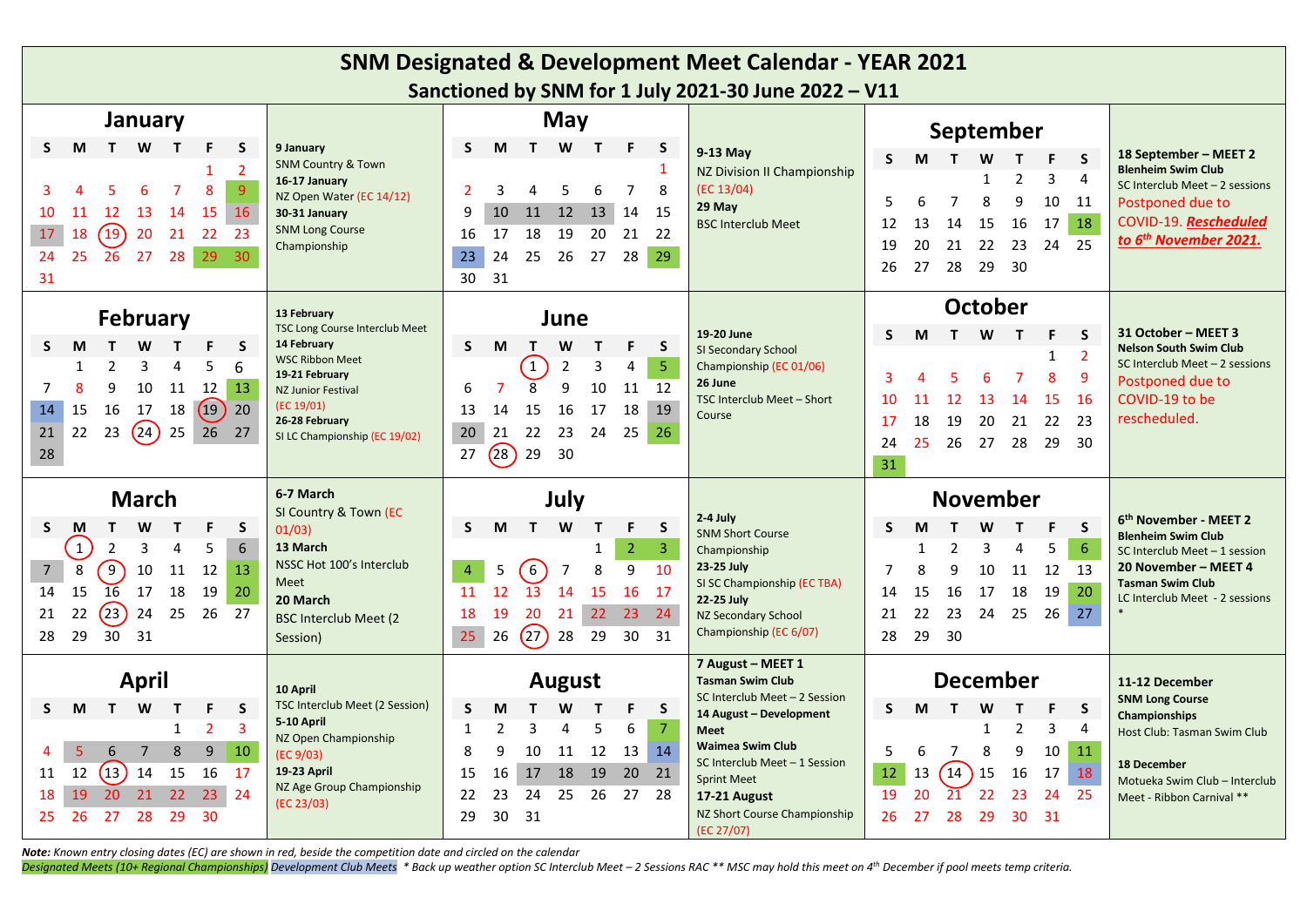| SNM Designated & Development Meet Calendar - YEAR 2022 - V9                                                                                                                                                                                                                                                                                                                                                |                                                                                                                                                                                                                                                                                                                                                                                                                                                                                                                                                                                               |                                                                                                                                                                                                                                                                                                                                                                                                                                                                                                                                                                                                                                                                                                                                                                             |                                                                                                                                                                                                                                                                                                                                                                       |  |  |  |  |  |  |  |
|------------------------------------------------------------------------------------------------------------------------------------------------------------------------------------------------------------------------------------------------------------------------------------------------------------------------------------------------------------------------------------------------------------|-----------------------------------------------------------------------------------------------------------------------------------------------------------------------------------------------------------------------------------------------------------------------------------------------------------------------------------------------------------------------------------------------------------------------------------------------------------------------------------------------------------------------------------------------------------------------------------------------|-----------------------------------------------------------------------------------------------------------------------------------------------------------------------------------------------------------------------------------------------------------------------------------------------------------------------------------------------------------------------------------------------------------------------------------------------------------------------------------------------------------------------------------------------------------------------------------------------------------------------------------------------------------------------------------------------------------------------------------------------------------------------------|-----------------------------------------------------------------------------------------------------------------------------------------------------------------------------------------------------------------------------------------------------------------------------------------------------------------------------------------------------------------------|--|--|--|--|--|--|--|
| January<br>W<br>M<br>$\mathbf{T}$<br>$\mathbf{T}$<br>F.<br>-S<br>S.<br>8<br>15<br>12<br>13<br>14<br>9<br>10<br>16<br>-22<br>17<br>18<br>19<br>20<br>21<br>23<br>27<br>28<br>29<br>24<br>-25<br>26<br>31<br>30<br><b>February</b><br>M<br>W<br>S.<br>$\mathbf{T}$<br>F.<br>$\mathbf T$<br>S.<br>$\mathbf{1}$<br>3<br>5<br>2<br>4<br>8<br>9<br>10<br>12<br>11<br>6<br>15<br>16<br>17<br>18<br>13<br>14<br>19 | 15 January - Meet 5<br><b>SNM Country &amp; Town</b><br>Host Club: Nelson South Swim<br>Club<br>15-16 January<br>NZ Open Water<br>EC 14/12<br>12-13 February - MEET 6<br><b>Tasman Swim Club</b><br>LC Interclub Meet - 2 Sessions<br>18-20 February<br><b>NZ Junior Festival</b><br>EC 01/02<br>26-27 February - Development Meet<br>Blenheim Swim Club Champs<br>3 Sessions                                                                                                                                                                                                                 | <b>May</b><br>8-12 May<br>NZ Division II Championship<br>F<br>S<br>S<br>М<br>W<br>$\mathsf{T}$<br>EC 12/04<br>2<br>3<br>5<br>6<br>7<br>4<br>-1<br>14 May - Development Meet<br>Tasman Swim Club - 1 Session<br>14<br>10<br>11<br>12<br>13<br>8<br>9<br><b>XLR8#1</b><br>19<br>17<br>18<br>20<br>21<br>16<br>-15<br>28 May - MEET 10<br>23<br>27<br>28<br>22<br>24<br>25<br>26<br><b>Nelson South Swim Club</b><br>SC Interclub Meet - 2 sessions<br>31<br>30<br>29<br>June<br>11 June - Development Meet<br>Tasman Swim Club - 1 Session<br>W<br>S<br>T.<br>M<br>F<br>S.<br><b>XLR8 #2</b><br>$\overline{2}$<br>3<br>4<br>1<br>18-19 June<br>$\mathcal{S}$<br>9<br>11<br>7<br>10<br>5<br>6<br>SI Secondary School<br>13<br>15<br>18<br>12<br>14<br>16<br>17<br>Championship | September<br>M T W<br>S.<br>$\mathbf{T}$<br>S.<br>2<br>3<br>1<br>7<br>8<br>9<br>4<br>5<br>6<br>10<br>13<br>14<br>15<br>16<br>17<br>11<br>12<br>20<br>22<br>18<br>19<br>21<br>23<br>24<br>27<br>- 28<br>29<br>-30<br>25<br>26<br><b>October</b><br>T W<br>S.<br>M<br>-F<br>$\mathbf{T}$<br>S.<br>8<br>2<br>5.<br>9<br>10<br>12<br>-13<br>-15<br>11<br>14               |  |  |  |  |  |  |  |
| 22<br>23<br>20<br>21<br>26<br>24<br>25<br>28<br>27<br><b>March</b><br>W<br>т<br>F.<br>S<br>S.<br>M<br>T.<br>2<br>3<br>$\overline{4}$<br>5<br>-1<br>6<br>10<br>7<br>9<br>11<br>-12<br>16<br>13<br>15<br>17<br>18<br>19<br>14<br>(22)<br>23<br>20<br>21<br>25<br>24<br>26<br>(29)<br>30<br>27<br>28<br>31                                                                                                    | <b>BSC SWIMMERS ONLY</b><br>27 February - Development Meet<br>Waimea Swim Club - 1 Session Ribbon<br>Carnival<br>4-6 March<br>SI LC Championship<br>12 March - MEET 7<br><b>Blenheim Swim Club</b><br>SC Interclub Meet - 2 sessions<br>13 March - Development Meet<br>Motueka Swim Club Champs<br><b>MSC SWIMMERS ONLY</b><br>15, 16 & 20 March - Development Meet<br>Waimea Swim Club Champs<br>3 sessions<br><b>WSC SWIMMERS ONLY</b><br>19 March - Development Meet<br>Nelson South Club Champs -<br>2 Sessions<br><b>NSSC SWIMMERS ONLY</b><br>26-27 March - MEET 8<br>SI Country & Town | 19<br>20<br>21<br>22<br>23<br>- 24<br>25<br>EC 08/06<br>27<br>28<br>29<br>30<br>26<br>July<br>F.<br>W<br>S<br>S.<br>M<br>$\mathbf{T}$<br>22-24 July<br>$\overline{2}$<br>SI SC Championship (TBC)<br>9<br>3<br>8<br>6<br>28-31 July<br>13<br>14<br>16<br>11<br>-12<br>15<br>10<br>NZ Secondary School<br>19<br>22<br>23<br>17<br>18<br>20<br>21<br>Championship<br>24<br>25<br>26<br>27<br>28 29 30<br>$\mathsf{S}$<br>31                                                                                                                                                                                                                                                                                                                                                   | 18<br>19<br>16<br>20<br>21<br>-22<br>17<br>24<br>25<br>26<br>27<br>28<br>23<br>-29<br>31<br>30<br><b>November</b><br>W<br>S.<br>M<br>$\mathbf{T}$<br>T.<br>S.<br>$\overline{2}$<br>3<br>1<br>4<br>5<br>$\overline{7}$<br>8<br>10<br>6<br>9<br>11<br>12<br>16<br>17<br>18<br>15<br>-19<br>13<br>14<br>22<br>23<br>21<br>24<br>-25<br>20<br>-26<br>29<br>27<br>28<br>30 |  |  |  |  |  |  |  |
| <b>April</b><br>W<br>$\mathsf{S}$<br>$\mathbf{T}$<br>F.<br>M<br>$\mathbf{T}$<br>S.<br>s<br>$\overline{2}$<br>$\mathbf{1}$<br>6<br>8<br>9<br>3<br>$\overline{7}$<br>5<br>11 $(12)$ 13 14<br>10<br>-15<br>-16<br>20 <sub>1</sub><br>21 22 23<br>17<br>18<br>$\overline{19}$<br>24<br>25<br>26 27 28<br>29<br>30                                                                                              | <b>Host Region: SNM</b><br>Host Club: Blenheim Swim<br>Club<br>2 April - MEET 9<br><b>Tasman Swim Club</b><br>SC Interclub Meet - 2 Sessions<br>5-9 April<br>NZ Open Championship<br>EC 22/03<br>20-24 April<br>NZ Age Group Championship<br>EC 29/03                                                                                                                                                                                                                                                                                                                                         | <b>August</b><br>S<br>F<br>S<br>W<br>M<br>$\mathbf T$<br>2<br>3<br>$\overline{4}$<br>5<br>-6<br>1<br>23-27 August<br>$\int$<br>10 11 12 13<br>8<br>7<br>NZ Short Course Championship<br>EC 09/08<br>17 18<br>15<br>16<br>19<br>- 20<br>14<br>23<br>24 25 26 27<br>21<br>22<br>30 31<br>29<br>28                                                                                                                                                                                                                                                                                                                                                                                                                                                                             | <b>December</b><br>M T W<br>S.<br>$\mathbf{T}$<br>- F<br>S.<br>1<br>2<br>3<br>$\overline{7}$<br>8<br>9<br>6<br>10<br>4<br>5<br>15<br>16<br>11<br>12<br>13<br>14<br>-17<br>18<br>19<br>20<br>21 22<br>23 24<br>26 27 28<br>29<br>30<br>25<br>-31                                                                                                                       |  |  |  |  |  |  |  |